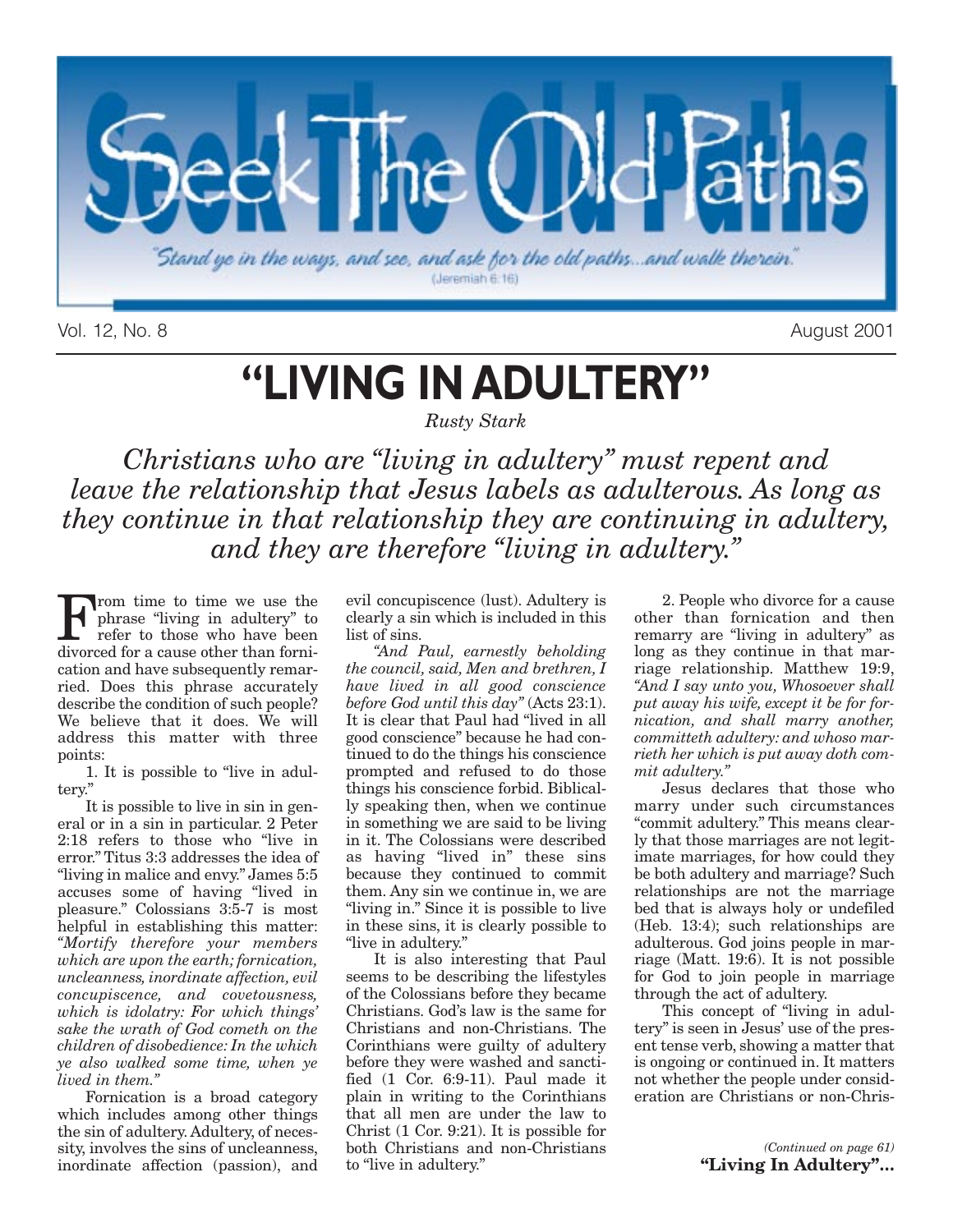With this column, I wish to<br>The Old Paths bearing the<br>title of "Here and There" This secbegin a new section of **Seek The Old Paths** bearing the title of *"Here and There."* This section will be made up of excerpts from correspondence and news briefs items that I believe will be of interest to our readers. It will contain a hodgepodge of material.

**HERE AND THERE**

Editorial...

QUESTION: If a person divorces their spouse for fornication according to Matthew 19:9, can the spouse who was "put away" ever get married again or must they remain single for life?

ANSWER: There is no scripture that authorizes the "put away spouse" to marry again. Matthew 19:9 says that whosoever marries her/him that is put away, keeps on committing adultery with her/him as long as they continue in that marriage relationship. The article by brother Rusty Stark in this issue addresses this point.

There are only three classes of individuals who have Bible authority to get married: 1) those who have never been married (1 Cor. 7:28; Heb. 13:4), 2) those whose spouse has died (Rom. 7:2-3), 3) those who have put away their spouse because of their spouse's fornication (Matt. 5:32; 19:9). The "put away" fornicator is not included in any of these three classes.

QUESTION: Do you think that Alexander Campbell was a Christian? Remember, he was baptized by a Baptist preacher. What about Barton Stone, was he a Christian? What about Walter Scott? Alexander Campbell and Barton Stone were the prime movers in the American Restoration Movement, from which the present day Church of Christ traces its roots. In fact, the Church of Christ actually split over the Instrument.

ANSWER: I have read some restoration history concerning the period of Alexander Campbell, Barton Stone and Walter Scott. I've never followed their teaching and do not intend to. What they did or did not do has nothing to do with us today. There is not one single doctrine we hold today because they did or did not. The church of Christ does not have its roots in the restoration movement. You have been misinformed! It's roots go back to the first century and the New Testament as taught and practiced by the apostles.

I do appreciate any good that they or others have done in the past. But nothing we do has any connection with them. Whether they were scripturally baptized and were faithful Christians or not has no bearing on the Lord's church (church of Christ) today. I'm glad we don't base our beliefs on men. I am not what I am because of them or anyone else. The Bible is our guide.

Yes, there were some, even many, who left the "faith once delivered" by embracing mechanical instruments of music and other apostate doctrines over 100 years ago. They were the digressives who left "us" (the Lord's church) because they were not "of us" (1 John 2:19). There have always been divisions and always will. 1 Cor. 11:19 says they are necessary to prove who is really faithful and who is not. It separates the saved from the lost. When one leaves a "thus saith the Lord," apostasy is always the result.

QUESTION: There seems to be a new view on divorce and remarriage. A view called the "waiting game" is being taught by some preachers in the brotherhood. The way it is being taught is that a couple gets a divorce for the simple reason that they can't get along with each other, no fornication has been committed, they just don't get along. Then they say the waiting game begins. The first one that commits fornication with someone automatically frees the other to remarry. Matthew 19 doesn't say anything about the waiting game that I recall!  $\overline{I}$  would appreciate it if you have some insight on this subject in which I feel very strongly

it is purely false teaching to soothe people and to fill a few more benches.

ANSWER: The idea of the "waiting game" as you have described is not supported by the Scriptures. The Lord said the only authorized "putting away" and subsequent remarriage is for "fornication" (Matt. 5:32; 19:9). When one is divorced, the question is: "did you put away your spouse because of their fornication?" If the answer is YES, then you are free to remarry. If the answer is NO, then you are not free to remarry. The one free to remarry must obviously marry someone who is also eligible to marry.

A couple who divorces for "whatever reason" is not free to remarry. It makes no difference that "somewhere down the road" one of the two commits fornication. That does not automatically free the other. If so, I would like to see the passage that authorizes it. Of course, there is no such passage.

QUESTION: From all that I have read in "Seek The Old Paths," it seems to me you are teaching baptismal regeneration — the false doctrine that teaches baptism actually and really forgives sins. Do you agree that baptismal regeneration is heresy? Our five finger steps of salvation has led many to believe that is what we teach. This is why some conclude that if one who believes, repents and trusts in God to forgive him, and is killed on the way to the baptistery before we can immerse him is still lost. I am afraid many among us teach that. This would be the result of this false doctrine and heresy. The necessity of baptism I agree with. The way we have taught it leads one to believe we teach this heresy. I think we need to articulate it better, beginning with Jesus and Him crucified — seldom heard in our more "conservative" churches. I am not saying baptism isn't necessary, we need to teach it in a Biblical way. God is left out if we don't.

Not only that, we should do a better job of teaching on the security of believers. It is shameful so many of our elderly can't give an affirmative answer to the question, "If you were to die today would you go to heaven. Of 35 elderly people I asked this question too in a class, not one could say yes with confidence, this is shameful.

ANSWER: This person has plainly stated what I fear is a growing sentiment among many in churches of Christ. They have not heard the pure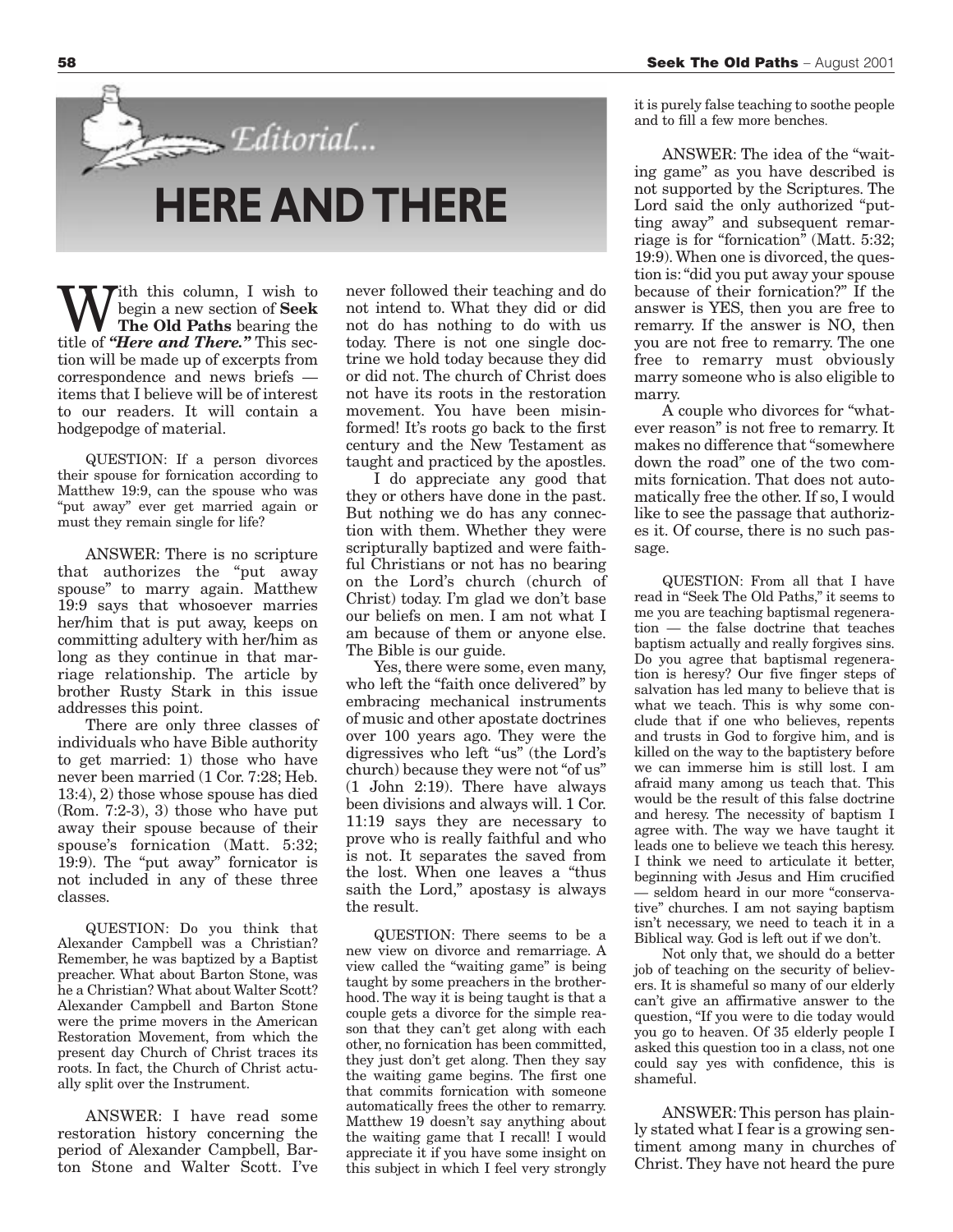and unadulterated Gospel in so long they have started parroting denominational jargon. They have totally lost their identity with the Lord and have no concept of the true Gospel.

I cannot deny that baptism saves us. 1 Peter 3:21 says so in plain English. There's no misunderstanding that. What God has said, we must not deny! What is it about baptism that would make God say it saves us? God is the one that said it. Who am I to tell him he don't know what's he's talking about — that he misunderstands?

There are MANY THINGS by which we are saved: grace (Eph. 2:8), faith (Rom. 5:1), blood (Eph. 1:7), baptism (1 Peter 3:21) and YES, even works (James 2:24). There are many more things that could be listed that save. We are saved by every one. The problem comes in when we want to single out just one or perhaps two things and say that we are saved by these things alone. Calvinism has long been striving to put the word ONLY after faith — such as, "faith only." It is amazing that some who call themselves brethren have now put the word ONLY after grace. If that is true, then we all might as well quit serving the Lord now, once saved always saved is true.

In an earlier comment you said, "some conclude that if one who believes, repents and trusts in God to forgive him, and is killed on the way to the baptistery before we can immerse him is still lost." Surely, you don't mean to indicate that one can possibly be saved BEFORE baptism? Yet, that is what you said.

If one can be saved before water baptism, then: 1. One can be saved without Christ because baptism puts one INTO Christ (Rom. 6:3). 2. One can be saved without having PUT Christ on because that is not done except in baptism (Gal. 3:27). 3. One can be saved without the blood of Christ because that's where we contact the blood (Rom. 6:3-6). 4. One can be saved without ever "walking a new life" because that is not done until after baptism (Rom. 6:4). 5. One can be saved without taking part in the death, burial and resurrection of Christ. That is only done in baptism (Rom. 6:3-5). 6. One can be saved without being in the church because baptism puts you in the church (1 Cor. 12:13). Jesus only saves the

church (Eph. 5:23). 7. One can be saved without dying to the old world of sin because that is not done until baptism (Rom. 6:11). 8. One can be saved without being "born again" because that's when one is born again (John 3:3-5). 9. One can be saved without entering the kingdom because baptism puts one into the kingdom (John 3:3-5). Only those in the kingdom (church, body) are saved (Eph. 5:23). 10. One can be saved without the forgiveness of sins because they are forgiven at one's baptism (Acts 2:38; 22:16).

Baptism is that "point in time" at which one changes from being a sinner to a saint, from being lost to being saved, from being unforgiven to being forgiven, from being outside the body of Christ to being inside the body of Christ. There's not a man, woman or child in the world that can successfully say this is not so.

Does all this mean I place undue emphasis and importance on baptism? Not at all. It is no more important than faith, repentance or confession. All these are "steps" (how else can it be said?) toward being forgiven — being saved. If a sinner is "here" and the saved are over "there," how else can I get "there" from where I am without moving in that direction? Each movement (step) I take is governed and regulated by God. I take no steps that are not ordered by God. All the while, I take no credit for my own for I did not devise the "plan" of salvation. I did not make faith, repentance, confession and baptism essential to the forgiveness of sins (being saved), God did. These are his works, not ours. He's the one who provided them and makes them available to us. However, we must perform these works to be saved.

Salvation is found ONLY IN CHRIST (2 Tim. 2:10). If one is IN Christ, he is saved. If one is NOT IN Christ, he is lost. Wouldn't you agree? Two questions must be answered and understood in this regard — HOW and WHEN does one get INTO Christ. HOW does one get into Christ? God ADDS him (Acts 2:41,47). WHEN does God ADD one to Christ? When he is baptized (Acts  $2:41$ ).

Jesus made water baptism essential for the forgiveness of sins (Mark 16:16) and told Nicodemus that without it, no man could enter

the kingdom of God (John 3:3-5). Peter preached it was for the forgiveness of sins (Acts 2:38). Saul's sins were washed away when he was baptized (Acts 22:16). I could go on and on, but even one verse would be enough. I know the Bible too well to teach/preach the devil's doctrine of "baptism is not essential." The demons in hell leap for joy at the proclamation of the junk this person has vainly declared. Oh, where has the day gone that men would rightly divide the word (2 Tim. 2:15)?

### **CONTRIBUTORS**

| Chuck & Nancy Verkist\$25      |  |
|--------------------------------|--|
| Bethlehem Church of Christ,    |  |
| Baxter, TN \$100               |  |
| James I. Simmons\$10           |  |
| Jimmy L. Clark \$10            |  |
| John H. Brown\$25              |  |
| Danville Church of Christ,     |  |
| Rienzi, MS150                  |  |
| Graham & Mary Jamison \$50     |  |
| Martin Bedford\$100            |  |
| Jason O. White \$30            |  |
| Seibles Road Church of Christ, |  |
| Montgomery, AL\$300            |  |
| Edith Henderson\$20            |  |
| Gene Butler \$30               |  |
| J. R. & Barbara Ford\$25       |  |
|                                |  |
|                                |  |
| Craig & Micah Chandler\$100    |  |
| Everett Spencer\$25            |  |
| Paul & Donna Curless\$50       |  |
| Anonymous \$160                |  |
| Anonymous \$160                |  |
|                                |  |
|                                |  |
| <b>BOOKLET MAKER</b>           |  |
| Robert Price\$500              |  |
| Thresa Weir \$50               |  |
|                                |  |
| Beginning Balance\$ 1,111.41   |  |
| Credits                        |  |
| Contributions\$ 1,745.00       |  |
| Bookletmaker \$ 550.00         |  |
| Debits                         |  |
| Postage \$ 1,203.26            |  |
| Bookletmaker \$ 550.00         |  |
| Ending Balance\$ 1,653.15      |  |
|                                |  |
| Booklet Maker\$13,500.00       |  |
| Contributed \$ 6,435.86        |  |
| Remaining\$7,064.14            |  |
|                                |  |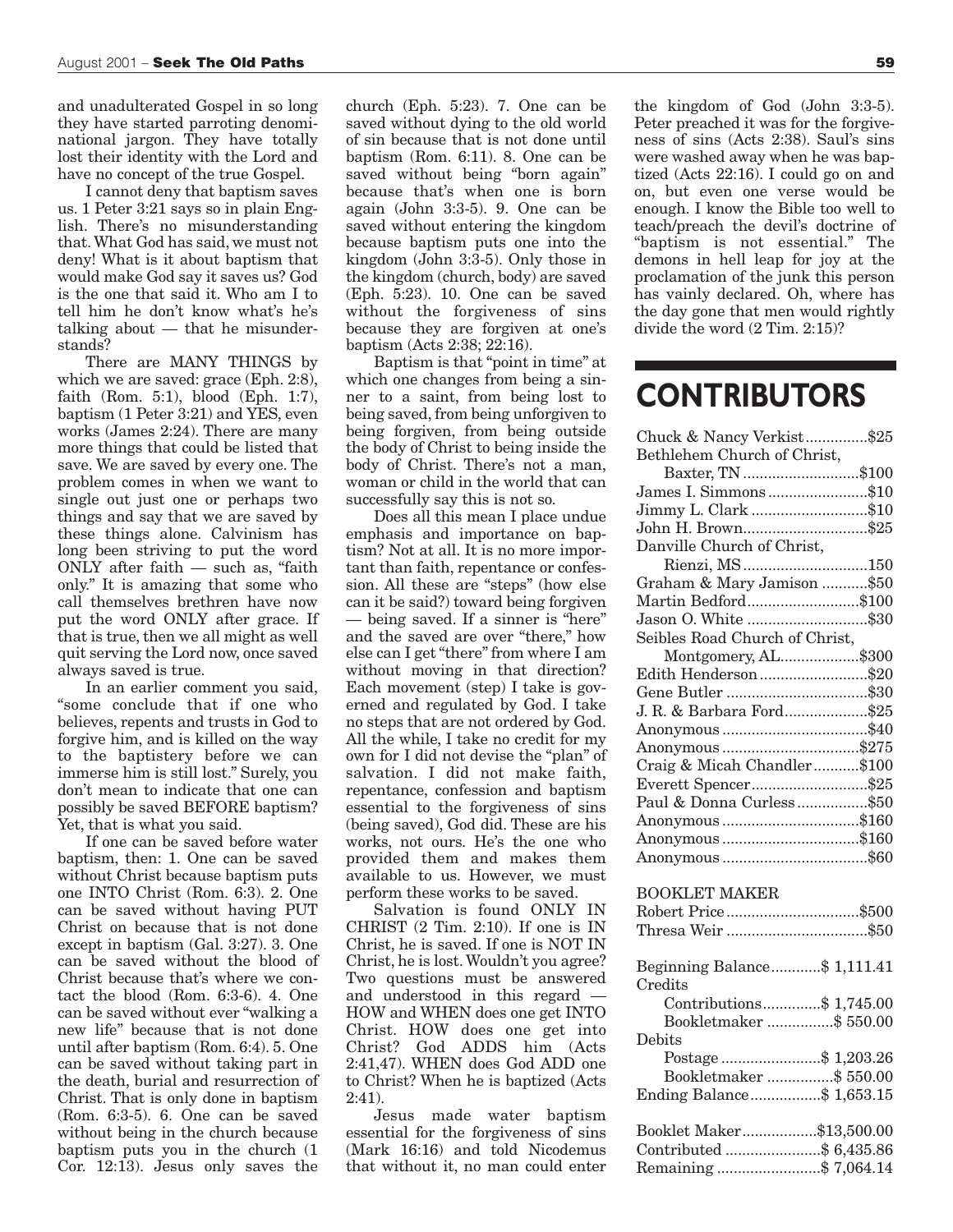# **SHOULD THE CHURCH SPLIT?**

*Bob Spurlin* 

*It is a very difficult question, but one thing is sure, "If God is not in that congregation, then surely we should remove ourselves. God is only there when we respect his holy word, taught without compromise, and live a life so that it will mirror the Gospel of Christ (Phil. 1:27).*

or many years I have discussed the problem of division with individual brethren and congregations. The Holy Scripture emphasizes the need for unity, with compounded references from the Old and New Testaments. David said, *"Behold, how good and how pleasant it is for brethren to dwell together in unity"*(Psalm 133:1). Unity is an odor of a sweet smell — a coveted commodity. The idea of seeing the Lord's church divide, split, rupture, or rend itself apart is an ugly and repulsive sight. What Christian of sound Scriptural mind would want to see or participate in such a horrific destruction of the Lord's church?

Division is carnal mindedness which produces death (Rom. 8:6; 1 Cor. 3:1-3). Jesus prayed for the unity of all believers (John 17:20-21). Furthermore, Paul pleaded for the church at Corinth to speak the same thing and that there are no divisions among them (1 Cor. 1:10). God clearly stated without any hesitation that churches of Christ be united or else they will be overcome with division. It is not that division and serious ruptures in the body of Christ did not occur. It was a frequent problem in the days of the apostles, however, they did not condone it, nor was it given an apostolic stamp of approval. Division was always thoroughly and completely condemned as noted by Paul in Gal. 5:20.

Some in our brotherhood are heretics and apostates that find sheer joy in being disruptive and creating confusion. This writer has served the Lord's church for nearly thirty years, and to see those congregations that were once peaceful, and worked harmoniously together only to suffer division is a terrible sin. Solomon said, *"These six things doth the Lord hate, yea seven are an abom-* *ination unto him...A false witness that speaketh lies, and he that soweth discord among brethren"* (Prov. 6:16- 19). The wise man with great clarity reveals how God feels about those who would sow discord and divide the Lord's people. Such an act of the flesh will reflect the deep feelings conveyed by our Creator. We must not commit such an act of the flesh but work tirelessly in building up the kingdom wherever we might live.

When they allow false doctrine to enter the body of Christ, either by invitation or by the members advancing it without recrimination, the church becomes a corrupt leaven. Time and again we allow those to enter our pulpits, or speak to our youth seducing and subverting their souls while the leadership becomes preoccupied from their primary duty. An eldership within the congregation has the primary responsibility of "watching," and "feeding" the flock of God (Acts 20:28; 1 Peter 5:1-2).

Many years ago a preacher was preaching for a congregation in a Gospel meeting. Several members from the Methodist Church attended the service and announced, "Well, your visiting preacher speaks the same kind of message that ours do." What a sad commentary on an eldership that will allow a visiting preacher to come and preach Methodist doctrine, or grace only, from the pulpit of the Lord's church. Souls left the building thinking that our teaching was compatible with the Methodist on points of fundamental doctrine. How many will delude themselves into thinking they preached the truth that evening, and for that matter all week. This event occurred nearly thirty-years ago and now in the adjoining area, church of Christ ministers and sectarian ministers are exchanging pulpits (2 Thess. 3:6).

Paul once wrote the Ephesian brethren, *"And have no fellowship with the unfruitful works of darkness, but rather reprove them"* (Eph. 5:11).

Note the following question? Should the church split or divide? It is a very difficult question, but one thing is sure, "If God is not in that congregation, then surely we should remove ourselves. God is only there when we respect his holy word, taught without compromise, and live a life so that it will mirror the Gospel of Christ (Phil. 1:27). Suppose someone said that you would become seriously ill or die if the medication given to you by the pharmacist was by mistake, what decision would you make? Any sane or sensible individual would refrain from taking that medication. Human life is too important and we would not take any chances, would we? Likewise, we should not take any chances when it comes to the church or congregation that we are presently attending. Our spiritual welfare is much more important than the physical life that we hold so dear. Why not take every precaution when it comes to our eternal souls? If it requires splitting or severing ourselves from the church we are presently attending to save our souls, then we must do it without fail. The only way we can know for sure is when we study and investigate the Word of truth to see if what they are teaching, is in fact the truth (2 Tim. 3:16-17; Acts 17:11).

For one to split or divide the church for his own gain is sin. However, if we permit rebellion to remain, then we have no alternative. Keeping the church pure in God's sight should be a top priority (Eph. 5:27).

> *2101 Glenwood Dr. Hartselle, AL 35640*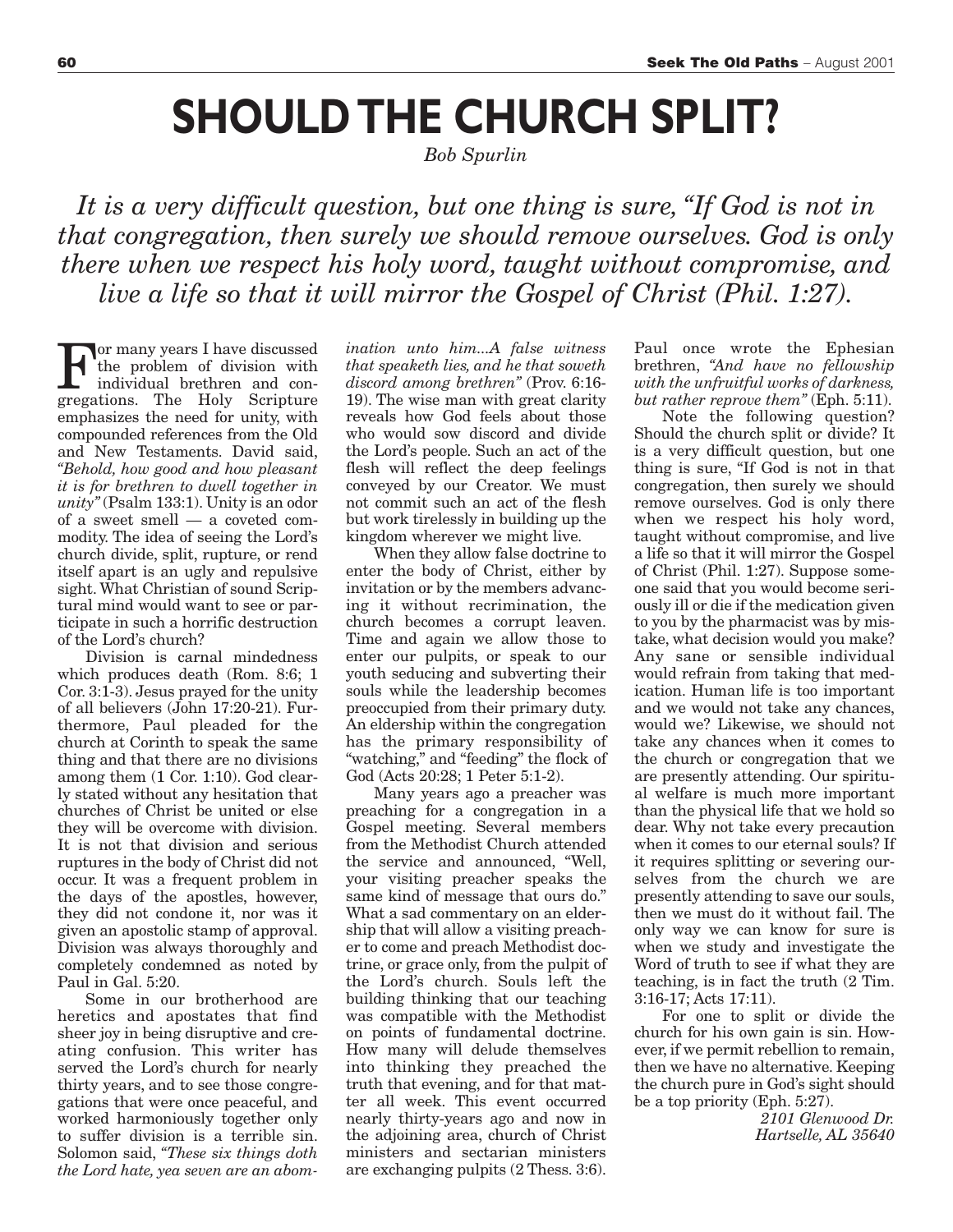**"Living In Adultery"…** *(Continued from page 57)*

tians since all are under the law to Christ (1 Cor. 9:21). Since Jesus labeled remarriage after a divorce for any cause other than fornication "adultery," it is "adultery" as long as one continues in it. To continue in such a relationship is to "live in adultery."

3. People who are "living in adultery" must leave the adulterous relationship. As we have seen, people are described as "living in" various sins when they continue to commit those sins. Repentance involves turning from those sins, i.e. not continuing to commit them. If we understand repentance, then we also know the answer for those who are living in adultery (see 2 Cor. 7:10-11).

Christians who are "living in adultery" must repent and leave the relationship that Jesus labels as adulterous. As long as they continue in that relationship they are continuing in adultery, and they are therefore "living in adultery."

Non-Christians who are "living in adultery" must repent and leave the relationship that Jesus labels as adulterous. As long as they continue in that relationship they are continuing in adultery, and they are therefore "living in adultery." As we teach the Gospel to people, we are obligated to try to get them to reflect on their lives, to understand those areas of their lives that are sinful, and to repent, or turn from those sins. Baptism has no power to turn adultery into a marriage.

#### **CONCLUSION**

Let us be bold to teach true repentance and purity. Let us not give in to the pressures of the day, bow to cultural influences, and follow a multitude to do evil (Exodus 23:2). In a day of high divorce rates we will find many who hate the truth of the Gospel because it demands the sacrifice of leaving their present relationships. The sinfulness of our world is no justifiable reason to change the truth of the Gospel. Instead, it should be a call to shine even brighter (Phil. 2:15).

*1495 E Empire Ave. Benton Harbor, MI 49022*

### **OKLAHOMA HAS A NEW KIND OF NATIONAL CHAMPION**

*Jerry C. Brewer* 

With the 2000 national football's NCAA championship trophy<br>church in that city seem bent on making Norman another<br>NCAA champion as well — National Church Apostate Association residing in Norman, Oklahoma, some so-called members of the NCAA champion as well —- National Church Apostate Association.

One of Oklahoma's premiere change agents/apostates, **Dan Bouchelle** is leaving the East Alameda church in Norman and heading to Central in Amarillo, Texas. Bouchelle has been in Norman for 7 years, during which time he was an active member of the Norman Ministerial Fellowship headed by St. John's Episcopal Church's "Father" Joe Ted Miller.

"'As a professional association, we have shared our profession and our faith. Although our church traditions are different, we are all rooted in God,' said Bouchelle. 'We have been able to share common things like sermons, study and research, counsel; our day-to-day (routine) is very similar.

"Bouchelle has spoken during two of the seven Holy Weeks (the week preceding Easter) that the NMF organizes, something he has enjoyed.

"'Typically, a Church of Christ preacher has not done that and it has been a great experience (to try to) change the perception (of the Churches of Christ),' said Bouchelle." (Stefanie Brickman, Staff Writer, "Alameda to bid farewell to Dan Bouchelle," The Norman Transcript, Friday, July 27, 2001, p. A11).

While we are glad to be rid of this false teacher, the fruit of his apostasy will continue to bloom for a long time in the Sooner State because so few have the backbone to stand up and refute his error. And, we pray that faithful brethren in Amarillo will be warned. We'll see if the West Side church in Norman will remain silent about this item that should be publicly answered in a paid article in the Transcript. I can't predict the future, but I'm not holding my breath on that. After all, West Side engages men like F. LaGard Smith to speak on their special programs.

It isn't enough for faithful Christians to simply shake their heads and exclaim, "Tsk, Tsk, ain't it a shame?!" We ought to have the courage of Elijah at Mt. Carmel, John the Baptist before Herod and Jesus in the temple. These things need to be and *must* be answered if we are to acquit ourselves like men and be unashamed at the last day, but most brethren in this state prefer to just lie on the floor like a jellyfish and allow error to go unanswered.

When Quail Springs church in Oklahoma City had a big spread in the paper about their fellowship with the Baptists last year, only one congregation in Oklahoma City had the courage to stand up and oppose their error —- the Barnes church where Marion Fox preaches. Robin Haley wrote a response to the article about Quail Springs and faithful brethren paid for its publication in the Daily Oklahoman. While they refused to participate in the response, some other churches in Oklahoma City later had a "meeting" and "expressed their concern." They didn't have the guts to stand up, unsheathe the sword of the Spirit and wage battle. Their lack of response was despicable and shameful.

To paraphrase a familiar song, shall Jesus bear the cross alone and weak-kneed brethren go free? No, brethren, there's a cross for everyone and there's a cross for *you* and *me!*

> *308 South Oklahoma Elk City, OK 73644*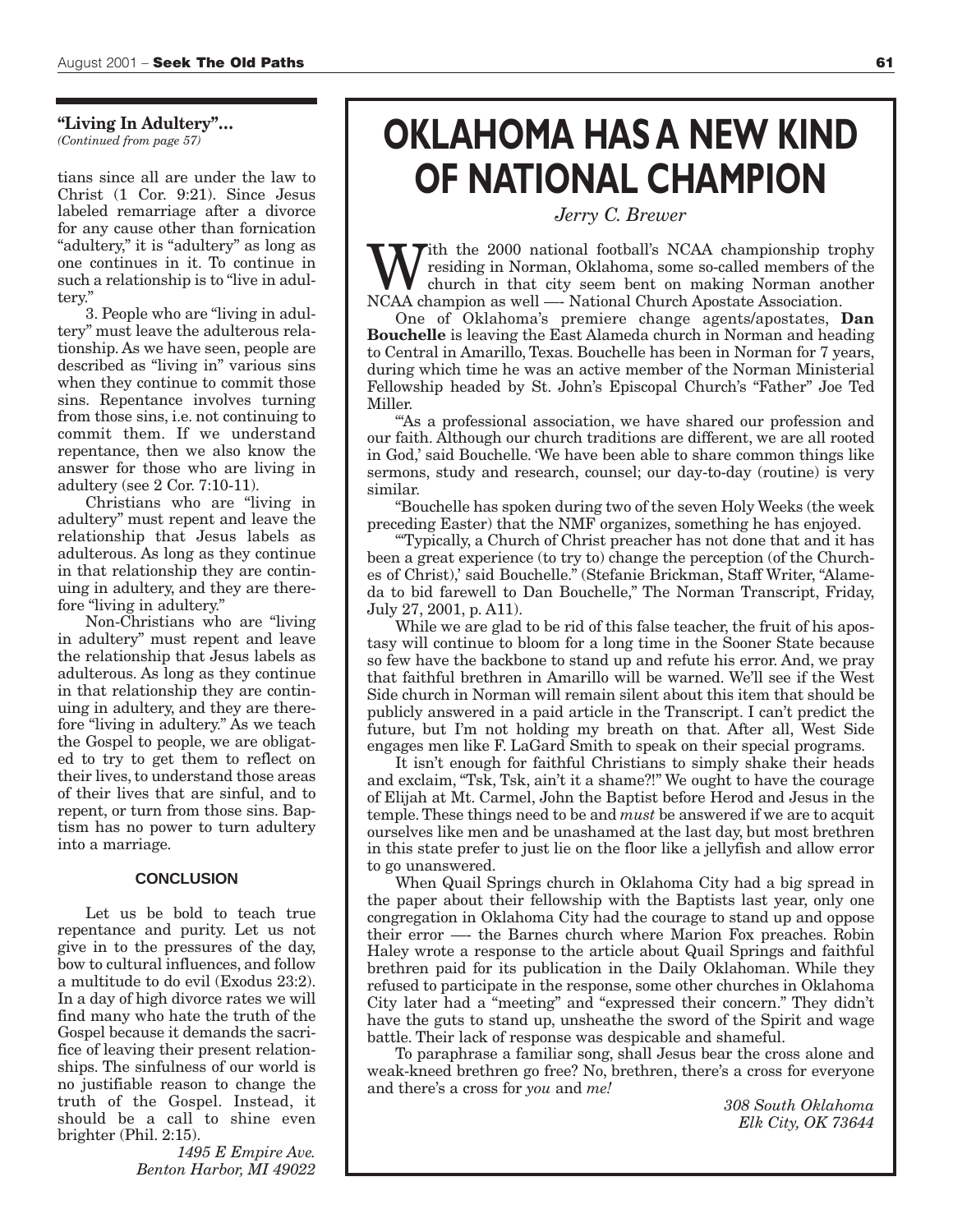### **NONE SO BLIND AS THOSE WHO WILL NOT SEE**

*Marvin L. Weir* 

*Many today profess to believe in the Bible as God's authoritative Word, but continue to stubbornly uphold the doctrines and creeds of men. The truth of the matter is… [they are] willingly blind to the truth.*

hysical blindness is a handicap that no right thinking person would wish upon himself. It is indeed a tragedy when a person cannot see the beauty of God's creation. An even greater tragedy, however, is one who **can** see, but chooses **not** to see.

The Jews of Jesus' day were eagerly awaiting the coming of the Messiah, but then refused to accept Him when He came. Such an attitude of the people prompted Jesus to say, *"And in them is fulfilled the prophecy of Esaias, which saith, By hearing ye shall hear, and shall not understand; and seeing ye shall see, and shall not perceive: For this people's heart is waxed gross, and their ears are dull of hearing, and their eyes they have closed; lest at any time they should see with their eyes and hear with their ears, and should understand with their heart, and should be converted, and I should heal them"* (Matt. 13:14-15).

There is no greater tragedy than that of one who chooses to be willfully ignorant of God's Word. The Jews of Christ's day **saw** His miracles and **heard** His preaching and concluded that He was no different from any other man. Likewise, there are many today who hear the Gospel message in its purity and yet refuse to accept what they have heard.

Many today profess to believe in the Bible as God's authoritative Word, but continue to stubbornly uphold the doctrines and creeds of men. When such a one is confronted with verses of Scripture that contradicts his erroneous doctrine, he closes his eyes to the truth and says, "I just do not see it that way." The truth of the matter is that he is refusing to see at all — he is willingly blind to the truth.

It is a challenge to keep oneself from becoming spiritually blind. Such must be done, however, if heaven is to become a reality and the soul is to be saved. Let us now note some areas where many who claim to believe the Bible have become spiritually blind.

**"I just don't believe that baptism is necessary for one to be saved."** The apostle Peter had the privilege of preaching the Gospel on Pentecost in Jerusalem, 33 A.D., and said to those who inquired what they must do to be saved, *"...Repent, and be baptized every one of you in the name of Jesus Christ for the remission of sins, and ye shall receive the gift of the Holy Ghost"* (Acts 2:38). Peter also spoke of the ark, *"wherein few, that is, eight souls, were saved by water"* (1 Peter 3:20), and said *"the like figure whereunto even baptism doth also now save us"* (1 Peter 3:21). Jesus said, *"He that believeth and is baptized shall be saved"* (Mark 16:16). Only the spiritually blind will reject water baptism as a perquisite to salvation.

**"I believe there is but one Christ, but I just don't believe there is only one church."** Only tradition and prejudice can so blind one to the truth. First, Christ promised to *"build"* His church (Matt. 16:18). His church was *"purchased"* with His blood (Acts 20:28). The apostle Paul affirms that Christ *"the head over all things to the church, Which is his body, the fulness of him that filleth all in all"* (Eph. 1:22-23). Christ has promised to save only His body (Eph. 5:23), of which there is but one (Eph. 4:4).

In view of such Scriptures, how can one profess to love and honor Christ while believing that the Lord's church (body) is unimportant? One cannot have the head without the body, or the body without the head! Christ and His church cannot be separated because of man's whims and wishes.

**"I just believe that it is more meaningful to partake of the Lord's Supper only once a month."** How can one profess to love the Lord and then think that what he believes is more important than what God says? An approved example, which is as binding as a command, is found in the book of Acts 20:7. Luke records, *"And upon the first day of the week, when the disciples came together to break bread, Paul preached unto them, ready to depart on the morrow; and continued his speech until midnight"* (Acts 20:7). Ask the same denominational preachers and leaders if it is also "more meaningful" to give only once a month! Most will affirm, and rightly so, that the *"first day of the week"* in 1 Corinthians 16:2 means just that — the first day of every week. It is indeed inconsistent, is it not, that many believe *"the first day of the week"* in Acts 20:7 can mean monthly, quarterly, or even annually.

**"I just believe that instrumental music sounds better."** Notice that the Scriptures commands us to sing — not play (Matt. 26:30; Mark 14:26; Rom. 15:9; 1 Cor. 14:15; Heb. 2:12; James 5:13; Rev. 5:9; 14:3; 15:3). There is Bible authority to sing, but no Bible authority to "make music" any way one pleases.

It will be sad in the Day of Judgment for those who have chosen to be spiritually blind to God's glorious truth!

> *5810 Liberty Grove Rd. Rowlett, TX 75089*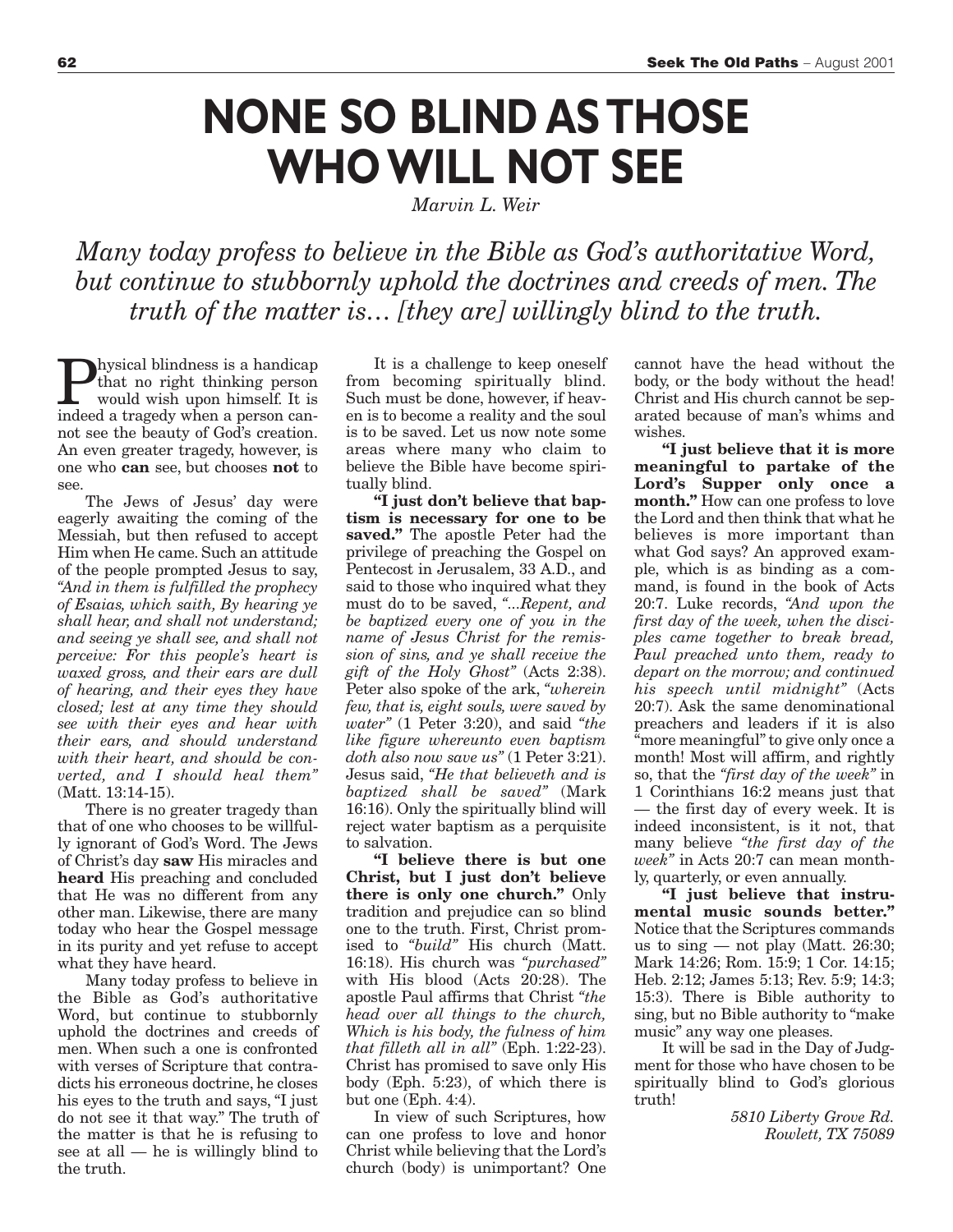### **SABBATH or SUNDAY?**

 $\mathcal{L}$  This is the day which Jeho*vah hath made; We will rejoice and be glad in it"* (Psalm 118:24). To the diligent student of God's word, this verse is recognized as a prophecy pertaining to the first day of the week, Sunday. The context bears this out, as we see Christ portrayed within this Psalm (v.22). Note also that as surely as Christ is the "head of the corner" by God's doing, so also is this "day" God's doing — both of which are "marvelous in our eyes." Just what does the Bible teach regarding the Sabbath Day? Is it to be "kept holy" (observed) today? Where does Sunday enter into the observance by God's people for worship? Is Sunday the "Christian Sabbath?" These are all answered in Scripture and we shall attempt to answer them in this article. Those who would contend that we are still bound to the Sabbath Day law fail to observe a number of factors regarding this question.

First, **the Sabbath was never given to all people, nor was it ever given to Christians.** It was first introduced to Israel under Moses while God's people were in the wilderness. Having left Egypt two and a half months previously (Exodus 16), Israel did not even receive this as a law for nearly a month subsequent to this introduction (Exodus 20:8ff). Thus, the Sabbath observance was for Israel and for them alone (see Exodus 31:13-17; Deut. 5:2-3,15). Three times "the children of Israel" are the ones to whom the Lord applied this law.

Having ignored this distinction between Israel and all others, some are still determined to bind the Sabbath on themselves and others today. They allege that there were two laws given at Sinai: one was ceremonial (the Law of Moses) and the other was perpetual (the Law of God). Although there are certain aspects or principles of the Law which are eternal, the law regarding the Sabbath is certainly not one of them. Now the question is: "What is the difference between the Law of Moses and the Law of *Robin W. Haley* 

God?" This is the distinction Sabbatarians make. The Bible makes no such distinction. With Paul we ask, "What saith the Scripture" (Rom. 4:3)? Ezra, the ready scribe of God, was skilled in the Law of Moses (Ezra 7:6). This same one was appointed by the people to read from this book of the Law of Moses (Neh. 8:1). This he did (Neh. 8:8) day by day from the book of the Law of God (Neh. 8:18) for seven days. The Bible makes no distinction between the Law of Moses and the Law of God.

When Jesus was born of a virgin, he was circumcised and brought

*Upon what day do God's people today worship? The first day of the week. Is this called "Sunday" in the Bible? No, but it is identified as "the Lord's day" in Revelation 1:10.*

before the Lord according to the Law of Moses (Luke 2:22). Sacrifices were made for him and Mary's purification according to the Law of the Lord (Luke 2:23-24). Now, which law was it? Was it the Law of Moses or of the Lord? Answer: there is no distinction.

When Paul wrote to the Gentile Christians of Ephesus, he told them, *"But now in Christ Jesus ye that once were far off are made nigh in the blood of Christ. For he is our peace, who made both one, and brake down the middle wall of partition, having abolished in the flesh the enmity, even the law of commandments contained in ordinances; that he might create in himself of the two one new man, so making peace; and might reconcile them both in one body unto God through the cross, having slain the enmity thereby"* (Eph. 2:13-16). Friends, Paul included everything in the Old Testament when he spoke of "law of commandments" and "ordinances." That includes the Sabbath Law also (which was for only the Jews anyway).

Why do we call the Old Testament "Old?" Hear the word of the

Lord: *"But now hath he obtained a ministry the more excellent, by so much as he is also the mediator of a better covenant, which hath been enacted upon better promises. For if that first covenant had been faultless, then would no place have been sought for a second. For finding fault with them, he saith, Behold, the days come, saith the Lord, That I will make a new covenant with the house of Israel and with the house of Judah"* (Heb. 8:6-8). Again, *"In that he saith, A new covenant he hath made the first old. But that which is becoming old and waxeth aged is nigh unto vanishing away"* (Heb. 8:13). The first covenant (testament) is gone and we now live and walk by "a new and living way" (Heb. 10:20).

Upon what day do God's people today worship? The first day of the week. Is this called "Sunday" in the Bible? No, but it is identified as "the Lord's day" in Revelation 1:10. This is in answer to the prophecy found in the Psalm at the beginning of this article. Remember, Jeremiah said something new was coming (Jer. 31:31-34). The writer of Hebrews quoted from this text twice. Jesus was resurrected upon the first day of the week. The church began on the first day of the week. Paul refers to the Lord's table, supper, death and body (1 Cor. 11,12). All these things are attended, remembered, observed, eaten and proclaimed upon the first day of the week (Acts 20:7; 1 Cor. 16:1-2). Why then is it difficult to accept the fact that John spoke of the first day (Sunday) when he wrote the words "the Lord's day" (Rev. 1:10)?

Since "the law was given through Moses; grace and truth came through Jesus Christ" (John 1:17), and if I attempt to justify my religion by the Law of Moses, Paul would tell me:*"Ye are severed from Christ, ye would be justified by the law; ye are fallen away from grace"* (Gal. 5:4). So is everyone who would seek to go back to the rudimentary things, rather than cling to Christ and His law regarding the first day of the week.

> *1588 Haft Dr. Reynoldsburg, OH 43068*